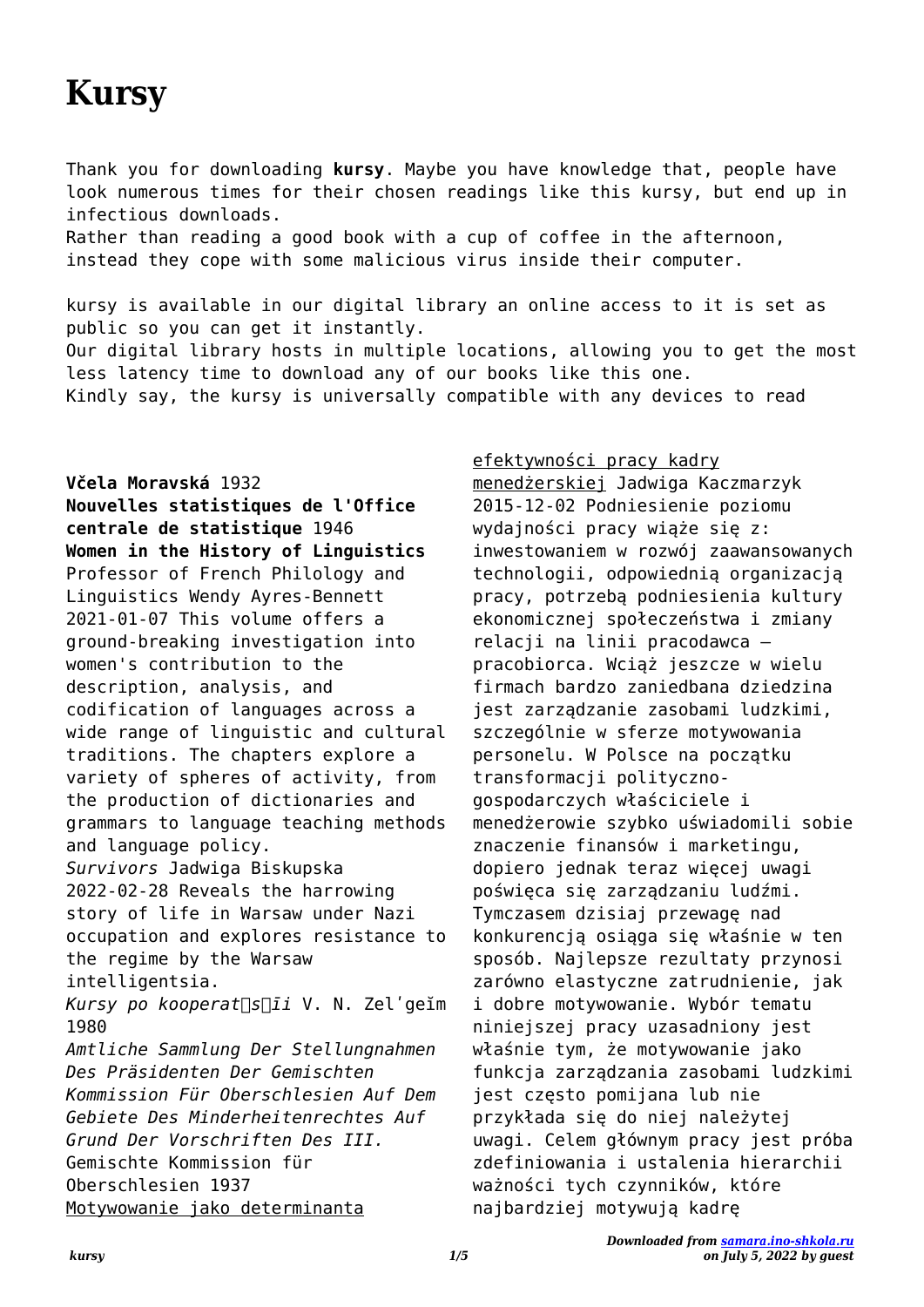menedżerską do pracy, działania, innowacji - efektywności. Osiągniecie zamierzonego celu możliwe było dzięki wykorzystaniu metoda badawczych, wśród których znalazła się metoda obserwacji i ankietowa. Posługując się narzędziem badawczym, którym była skonstruowana ankieta, zapytano menedżerów wybranej firmy jakie czynniki i dlaczego motywują ich do działania. Strukturę pracy stanowią cztery rozdziały o następującej treści. Rozdział pierwszy o charakterze teoretycznym przedstawia pojęcie motywacji, klasyfikuje wybrane jej teorie i opisuje model procesu motywacyjnego. W rozdziale drugim, również o charakterze teoretycznym wymieniono rodzaje systemów motywacyjnych, dokładnie opisano wynagrodzenie jako czynnik systemu motywacyjnego. Omówiono także motywacyjną rolę partycypacji w zarządzaniu. Natomiast rozdział trzeci prezentuje system motywowania jaki został wprowadzony w wybranym przedsiębiorstwie. Poza przedstawieniem firmy szerzej opisano w nim motywacje w polskich realiach i korzyści wynikające z czynności motywowania. Z kolei w rozdziale czwartym o charakterze empirycznym posługując się ankietą przeprowadzono badania na wybranej grupie respondentów jaką byli menedżerowie (bez względu na płeć). Dokonano klasyfikacji i zaproponowano na podstawie analizy materiału empirycznego hierarchię czynników motywacyjnych. Poza badaniami własnym podczas pisania niniejszej pracy korzystano z bogatej literatury przedmiotu, publikacji prasowych, czasopism specjalistycznych (np. "Personel") oraz Internetu. **OECD Handbook for Internationally Comparative Education Statistics Concepts, Standards, Definitions and Classifications** OECD 2004-04-23 This handbook aims to facilitate a greater understanding of the OECD statistics

and indicators produced and so allow for their more effective use in policy analysis. Polacy w Reykjaviku Zielińska, Małgorzata 2016-12-11 S. [i. e. Sankt]-Peterburgskīe vysshīe zhenskīe kursy za 25 [i. e. dvadt͡satʹ pi͡atʹ] li͡et, 1878-1903 Obshchestvo dli͡a dostavlenii͡a sredstv Vysshim zhenskim kursam v S.- Peterburge 1903 **Reinventing Poland** Martin Myant 2008-03-03 The end of communism and accession to the European Union have had a huge impact on Poland. This book provides an overall assessment of the post-1989 transformation in Poland. It focuses in particular on four key themes: economic transformation and its outcomes; the heritage of the past and national identity; regional development in Poland including the implications of EU accession for regional development; and political developments both before and after EU accession. In addition the book shows how changes in all these areas are related, and emphasises the overall common themes. The book is in memory of George Blazyca, of the University of Paisley, whose work on the political economy of transition in Poland is highly regarded, and who did a great deal to support the work of Polish academic colleagues and to promote the work of young scholars. **English-Polish business dictionary** Monika Woytowicz-Neymann 1991 **Zarys historii Polski w liczbach** 2012 *Dictionary Catalog of the National Agricultural Library, 1862-1965* National Agricultural Library (U.S.) 1967 **Statystyka szkolnictwa** Poland. Główny Urząd Statystyczny 1956 **The Women's Liberation Movement in Russia** Richard Stites 2021-07-13 Richard Stites views the struggle for liberation of Russian women in the context of both nineteenth-century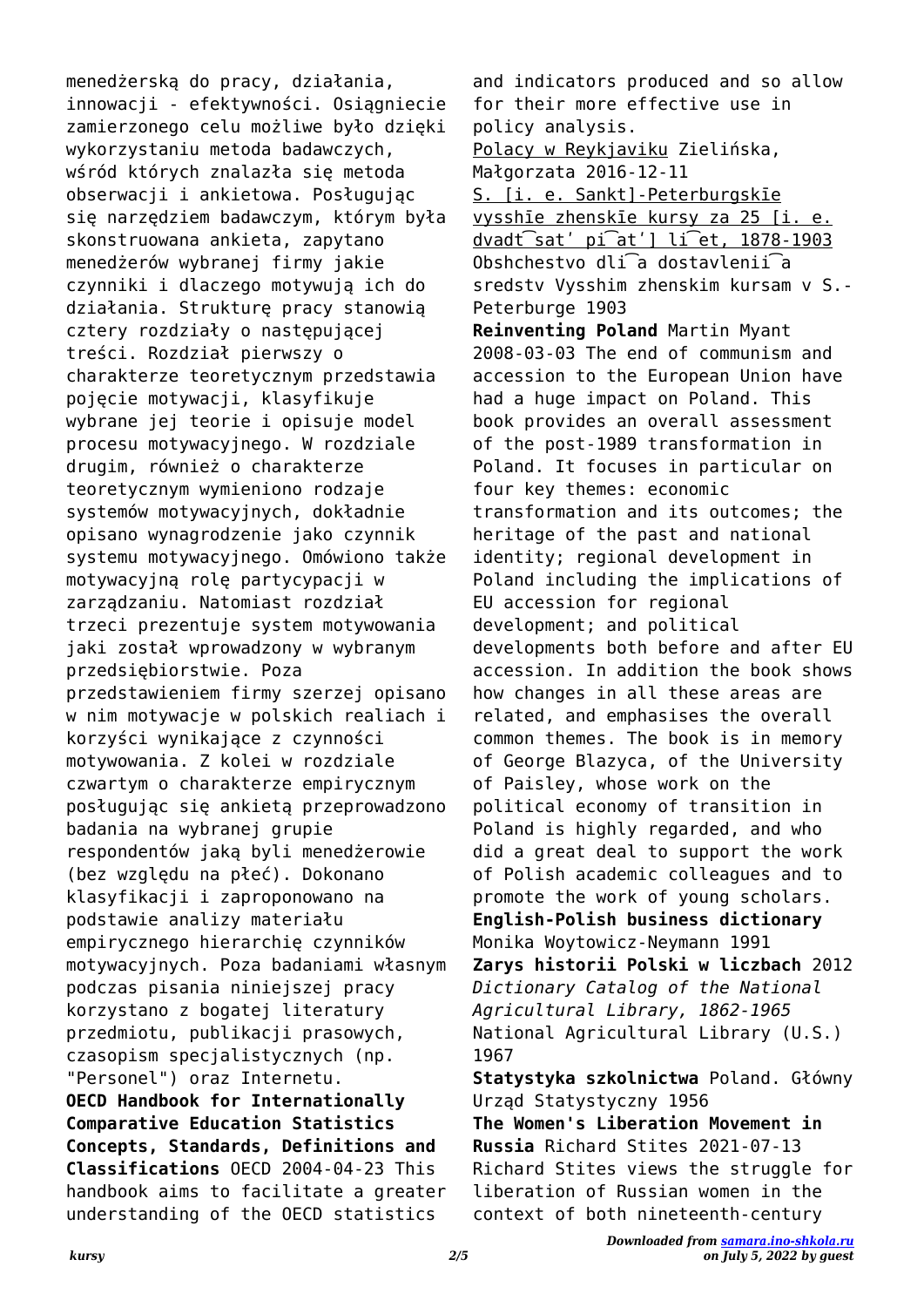European feminism and twentiethcentury communism. The central personalities, their vigorous exchange of ideas, the social and political events that marked the emerging ideal of emancipation--all come to life in this absorbing and dramatic account. The author's history begins with the feminist, nihilist, and populist impulses of the 1860s and 1870s, and leads to the social mobilization campaigns of the early Soviet period. **Crossing Boundaries, Building Bridges** Annie Canel 2005-08-08 Women engineers have been in the public limelight for decades, yet we have surprisingly little historically grounded understanding of the patterns of employment and education of women in this field. Most studies are either policy papers or limited to statistical analyses. Moreover, the scant historical research so far available emphasizes the individual, single and unique character of those women working in engineering, often using anecdotal evidence but ignoring larger issues like the patterns of the labour market and educational institutions. Crossing Boundaries, Building Bridges offers answers to the question why women engineers have required special permits to pass through the male guarded gates of engineering and examines how they have managed this. It explores the differences and similarities between women engineers in nine countries from a gender point of view. Through case studies the book considers the mechanisms of exclusion and inclusion of women engineers. **Kursy po podgotovki︠e︡ rukovoditeleĭ dli︠a︡ vedenīi︠a︡ ėkskursīĭ s**

di<sup>∩</sup>e<sup>∩t'mi</sup> v prirodu V. M. Artobolevskiĭ 1915 *Alexander Romanovich Luria* Evgenii︠a︡ Davydovna Khomskai∏a∏ 2001-04-30 Alexander Romanovitch Luria is widely recognized as one of the most

prominent neuropsychologists of the twentieth century. This book written by his long-standing colleague and published in Russian by Moscow University Press in 1992, fifteen years after his death - is the first serious volume from outside the Luria family devoted to his life and work and includes the most comprehensive bibliography available anywhere of Luria's writings. *Ekonomista* 1958 *Kursy wakacyjne dla czynnych nauczycieliszkól powszechnych* Poland. Ministerstwo Wyznań Religijnych i Oświecenia Publicznego 1924 Women's Struggle for Higher Education in Russia, 1855-1900 Christine Johanson 1987-01-01 Unlike contemporary Soviet and Western accounts which emphasize the involvement of educated women in the revolutionary movement, Christine Johanson investigates the relationship between developments in women's education and domestic politics of the post-Crimean War era. The author shows how the particular nature of autocratic rule under Alexander II facilitated the establishment of university-level courses for women, and demonstrates that Russian women who cooperated with the government in order to increase their educational opportunities far outnumbered the female revolutionists who sought to overthrow it. And, while acknowledging that Russian radicalism gave enormous encouragement to women's pursuit of university study, this book shows that it was the support of progressive statesmen and academics which allowed the creation of higher educational facilities for women. The attitudes, aspirations, and frustrations of women who enrolled in these educational facilities are also examined. Considerable attention is given to the training and practice of female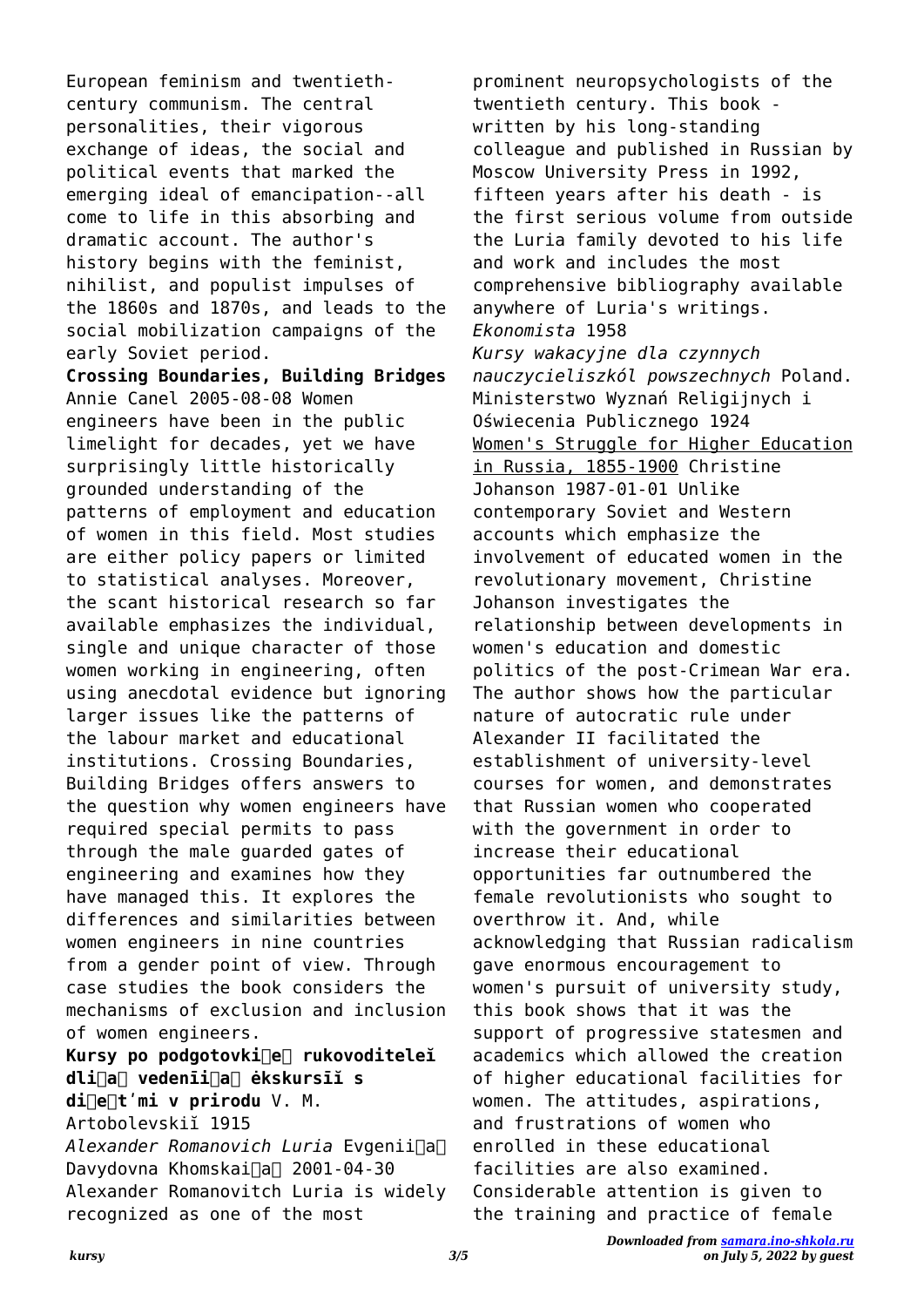physicians and to the testing of their skills and commitment to social service in tradition-bound peasant villages and the field hospitals of the Russo-Turkish war. The concluding chapter explored the conservative reaction following the assassination of Alexander II and the subsequent closure of women's advanced educational facilities.

## **Host Bibliographic Record for Boundwith Item Barcode 30112027721726 and Others** 2013

*Introduction to Electrochemistry* Jiří Dvořák 1967

**Colonizing Russia's Promised Land** Aileen E. Friesen 2020-02-20 Colonizing Russia's Promised Land: Orthodoxy and Community on the Siberian Steppe, examines how Russian Orthodoxy acted as a basic building block for constructing Russian settler communities in current-day southern Siberia and northern Kazakhstan.

#### PANORAMA MAGAZINE #378 PANORAMA

MAGAZINE 2014-11-27 Tygodnik Panorama to przegląd najlepszych artykułów z prasy polskiej, wzbogacony o wiadomości, sport, rozrywkę i plotki. W tygodniku Panorama znajduje się też Panoramiś - dodatek dla dzieci. Tygodnik Panorama jest dostępny bezpłatnie na terenie Londynu oraz jako gazeta płatna poza Londynem w newsagentach, kioskach z prasą oraz w wybranych sklepach sieci ASDA na półkach z prasą oznaczonych "Local". *Kursy po kooperatsïi* N. S. Boĭkov 1917

#### Ekonomika i organizacja przedsiębiorstw 2006

*Mothers and Daughters* Barbara Alpern Engel 2000-02 The first psychosocial study of the female intelligentsia in Russia, Mothers and Daughters explains how and why women radicals of the nineteenth century diverged from their male counterparts, describes the forces that led women to rebel, and discusses their mixed

legacy to future generations. Barbara Alpern Engel examines her subject on three levels: the traditional family system; early feminism and women's rebellion against the family; and the causes and consequences of women's revolutionary activity. She describes the impact this revolt had on the family and the lives of radical women and the movement's role in inspiring a new feminine mythology. Throughout, Engel brings nineteenth-century women to life, humanizing history as she presents a case study of how the personal became political in a time and place very different from our own.

*Women and Higher Education in Russia, 1855-1905* Ruth Arlene Fluck Dudgeon 1975

*Citizen Countess* Adele Lindenmeyr 2019-11-12 Countess Sofia Panina lived a remarkable life. Born into an aristocratic family in imperial Russia, she found her true calling in improving the lives of urban workers. Her passion for social service and reputation as the "Red Countess" led her to political prominence after the fall of the Romanovs. She became the first woman to hold a cabinet position and the first political prisoner tried by the Bolsheviks. The upheavals of the 1917 Revolution forced her to flee her beloved country, but instead of living a quiet life in exile she devoted the rest of her long life to humanitarian efforts on behalf of fellow refugees. Based on Adele Lindenmeyr's detailed research in dozens of archival collections, Citizen Countess establishes Sofia Panina as an astute eyewitness to and passionate participant in the historical events that shaped her life. Her experiences shed light on the evolution of the European nobility, women's emancipation and political influence of the time, and the fate of Russian liberalism.